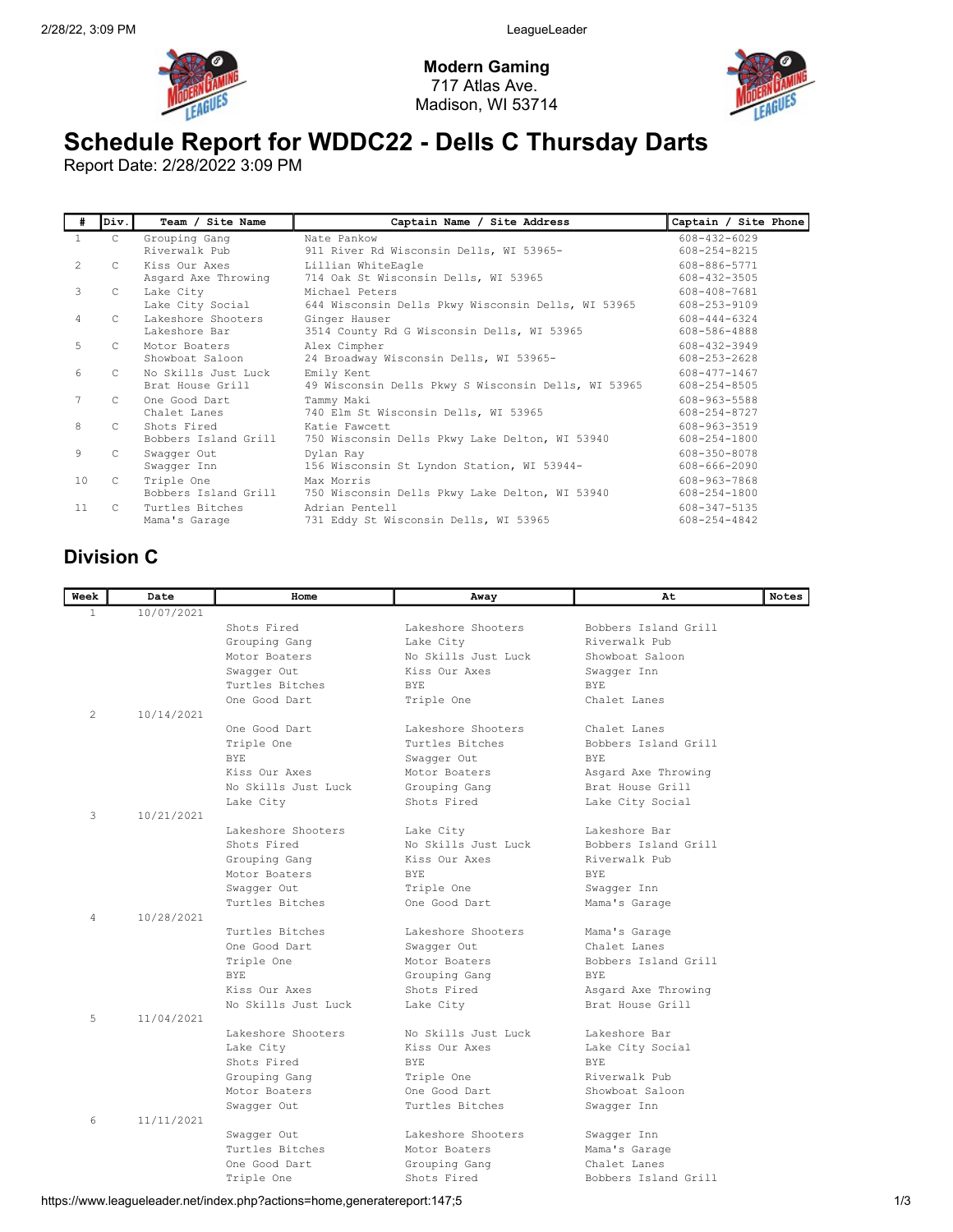| Week | Date       | Home                                  | Away                           | At<br>Notes                              |
|------|------------|---------------------------------------|--------------------------------|------------------------------------------|
|      |            | <b>BYE</b>                            | Lake City                      | <b>BYE</b>                               |
|      |            | Kiss Our Axes                         | No Skills Just Luck            | Asgard Axe Throwing                      |
| 7    | 11/18/2021 |                                       |                                |                                          |
|      |            | Lakeshore Shooters                    | Kiss Our Axes                  | Lakeshore Bar                            |
|      |            | No Skills Just Luck                   | <b>BYE</b>                     | BYE.                                     |
|      |            | Lake City                             | Triple One                     | Lake City Social                         |
|      |            | Shots Fired                           | One Good Dart                  | Bobbers Island Grill                     |
|      |            | Grouping Gang                         | Turtles Bitches                | Riverwalk Pub                            |
|      |            | Motor Boaters                         | Swagger Out                    | Showboat Saloon                          |
| 8    | 12/02/2021 | Motor Boaters                         | Lakeshore Shooters             | Showboat Saloon                          |
|      |            | Swaqqer Out                           | Grouping Gang                  | Swagger Inn                              |
|      |            | Turtles Bitches                       | Shots Fired                    | Mama's Garage                            |
|      |            | One Good Dart                         | Lake City                      | Chalet Lanes                             |
|      |            | Triple One                            | No Skills Just Luck            | Bobbers Island Grill                     |
|      |            | <b>BYE</b>                            | Kiss Our Axes                  | <b>BYE</b>                               |
| 9    | 12/09/2021 |                                       |                                |                                          |
|      |            | Lakeshore Shooters                    | <b>BYE</b>                     | <b>BYE</b>                               |
|      |            | Kiss Our Axes                         | Triple One                     | Asgard Axe Throwing                      |
|      |            | No Skills Just Luck                   | One Good Dart                  | Brat House Grill                         |
|      |            | Lake City                             | Turtles Bitches                | Lake City Social<br>Bobbers Island Grill |
|      |            | Shots Fired<br>Grouping Gang          | Swaqqer Out<br>Motor Boaters   | Riverwalk Pub                            |
| 10   | 12/16/2021 |                                       |                                |                                          |
|      |            | Grouping Gang                         | Lakeshore Shooters             | Riverwalk Pub                            |
|      |            | Motor Boaters                         | Shots Fired                    | Showboat Saloon                          |
|      |            | Swagger Out                           | Lake City                      | Swaqqer Inn                              |
|      |            | Turtles Bitches                       | No Skills Just Luck            | Mama's Garage                            |
|      |            | One Good Dart                         | Kiss Our Axes                  | Chalet Lanes                             |
|      |            | Triple One                            | <b>BYE</b>                     | <b>BYE</b>                               |
| 11   | 1/06/2022  |                                       |                                |                                          |
|      |            | Lakeshore Shooters                    | Triple One                     | Lakeshore Bar                            |
|      |            | <b>BYE</b>                            | One Good Dart                  | <b>BYE</b>                               |
|      |            | Kiss Our Axes                         | Turtles Bitches                | Asgard Axe Throwing                      |
|      |            | No Skills Just Luck                   | Swaqqer Out                    | Brat House Grill<br>Lake City Social     |
|      |            | Lake City<br>Shots Fired              | Motor Boaters<br>Grouping Gang | Bobbers Island Grill                     |
| 12   | 1/13/2022  |                                       |                                |                                          |
|      |            | Lakeshore Shooters                    | Shots Fired                    | Lakeshore Bar                            |
|      |            | Lake City                             | Grouping Gang                  | Lake City Social                         |
|      |            | No Skills Just Luck                   | Motor Boaters                  | Brat House Grill                         |
|      |            | Kiss Our Axes                         | Swaqqer Out                    | Asgard Axe Throwing                      |
|      |            | BYE                                   | Turtles Bitches                | <b>BYE</b>                               |
|      |            | Triple One                            | One Good Dart                  | Bobbers Island Grill                     |
| 13   | 1/20/2022  |                                       |                                |                                          |
|      |            | Lakeshore Shooters<br>Turtles Bitches | One Good Dart<br>Triple One    | Lakeshore Bar<br>Mama's Garage           |
|      |            | Swaqqer Out                           | BYE                            | BYE                                      |
|      |            | Motor Boaters                         | Kiss Our Axes                  | Showboat Saloon                          |
|      |            | Grouping Gang                         | No Skills Just Luck            | Riverwalk Pub                            |
|      |            | Shots Fired                           | Lake City                      | Bobbers Island Grill                     |
| 14   | 1/27/2022  |                                       |                                |                                          |
|      |            | Lake City                             | Lakeshore Shooters             | Lake City Social                         |
|      |            | No Skills Just Luck                   | Shots Fired                    | Brat House Grill                         |
|      |            | Kiss Our Axes                         | Grouping Gang                  | Asqard Axe Throwing                      |
|      |            | <b>BYE</b>                            | Motor Boaters                  | <b>BYE</b><br>Bobbers Island Grill       |
|      |            | Triple One<br>One Good Dart           | Swagger Out<br>Turtles Bitches | Chalet Lanes                             |
| 15   | 2/03/2022  |                                       |                                |                                          |
|      |            | Lakeshore Shooters                    | Turtles Bitches                | Lakeshore Bar                            |
|      |            | Swagger Out                           | One Good Dart                  | Swagger Inn                              |
|      |            | Motor Boaters                         | Triple One                     | Showboat Saloon                          |
|      |            | Grouping Gang                         | BYE                            | <b>BYE</b>                               |
|      |            | Shots Fired                           | Kiss Our Axes                  | Bobbers Island Grill                     |
|      |            | Lake City                             | No Skills Just Luck            | Lake City Social                         |
| 16   | 2/10/2022  |                                       |                                |                                          |
|      |            | No Skills Just Luck                   | Lakeshore Shooters             | Brat House Grill                         |
|      |            | Kiss Our Axes<br>BYE                  | Lake City<br>Shots Fired       | Asgard Axe Throwing<br><b>BYE</b>        |
|      |            | Triple One                            | Grouping Gang                  | Bobbers Island Grill                     |
|      |            | One Good Dart                         | Motor Boaters                  | Chalet Lanes                             |
|      |            | Turtles Bitches                       | Swagger Out                    | Mama's Garage                            |
| 17   | 2/17/2022  |                                       |                                |                                          |
|      |            | Lakeshore Shooters                    | Swagger Out                    | Lakeshore Bar                            |
|      |            | Motor Boaters                         | Turtles Bitches                | Showboat Saloon                          |
|      |            | Grouping Gang                         | One Good Dart                  | Riverwalk Pub                            |
|      |            | Shots Fired                           | Triple One                     | Bobbers Island Grill                     |